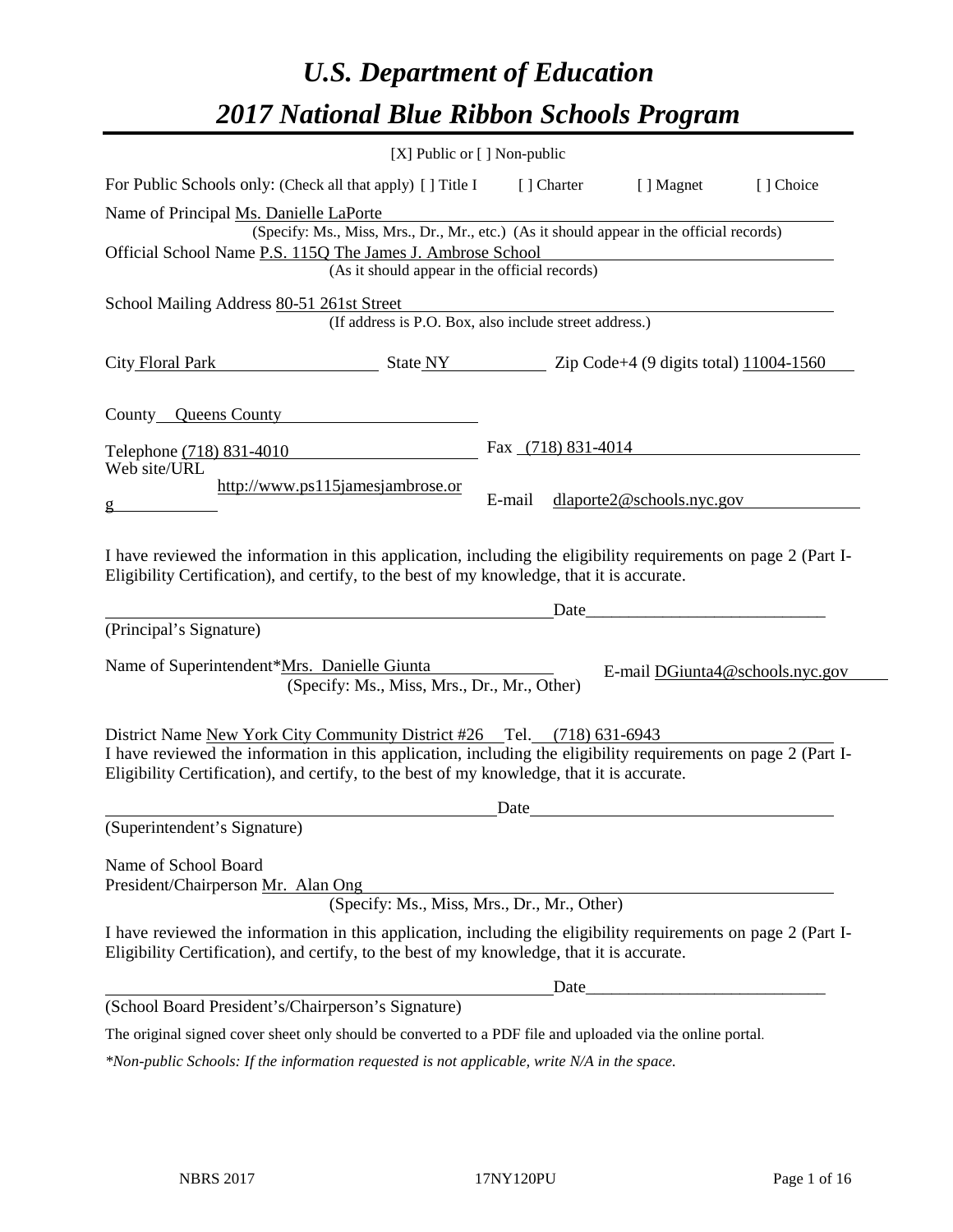The signatures on the first page of this application (cover page) certify that each of the statements below, concerning the school's eligibility and compliance with U.S. Department of Education and National Blue Ribbon Schools requirements, are true and correct.

- 1. The school configuration includes one or more of grades K-12. (Schools on the same campus with one principal, even a K-12 school, must apply as an entire school.)
- 2. All nominated public schools must meet the state's performance targets in reading (or English language arts) and mathematics and other academic indicators (i.e., attendance rate and graduation rate), for the all students group and all subgroups, including having participation rates of at least 95 percent using the most recent accountability results available for nomination.
- 3. To meet final eligibility, all nominated public schools must be certified by states prior to September 2017 in order to meet all eligibility requirements. Any status appeals must be resolved at least two weeks before the awards ceremony for the school to receive the award.
- 4. If the school includes grades 7 or higher, the school must have foreign language as a part of its curriculum.
- 5. The school has been in existence for five full years, that is, from at least September 2011 and each tested grade must have been part of the school for the past three years.
- 6. The nominated school has not received the National Blue Ribbon Schools award in the past five years: 2012, 2013, 2014, 2015, or 2016.
- 7. The nominated school has no history of testing irregularities, nor have charges of irregularities been brought against the school at the time of nomination. The U.S. Department of Education reserves the right to disqualify a school's application and/or rescind a school's award if irregularities are later discovered and proven by the state.
- 8. The nominated school has not been identified by the state as "persistently dangerous" within the last two years.
- 9. The nominated school or district is not refusing Office of Civil Rights (OCR) access to information necessary to investigate a civil rights complaint or to conduct a district-wide compliance review.
- 10. The OCR has not issued a violation letter of findings to the school district concluding that the nominated school or the district as a whole has violated one or more of the civil rights statutes. A violation letter of findings will not be considered outstanding if OCR has accepted a corrective action plan from the district to remedy the violation.
- 11. The U.S. Department of Justice does not have a pending suit alleging that the nominated school or the school district as a whole has violated one or more of the civil rights statutes or the Constitution's equal protection clause.
- 12. There are no findings of violations of the Individuals with Disabilities Education Act in a U.S. Department of Education monitoring report that apply to the school or school district in question; or if there are such findings, the state or district has corrected, or agreed to correct, the findings.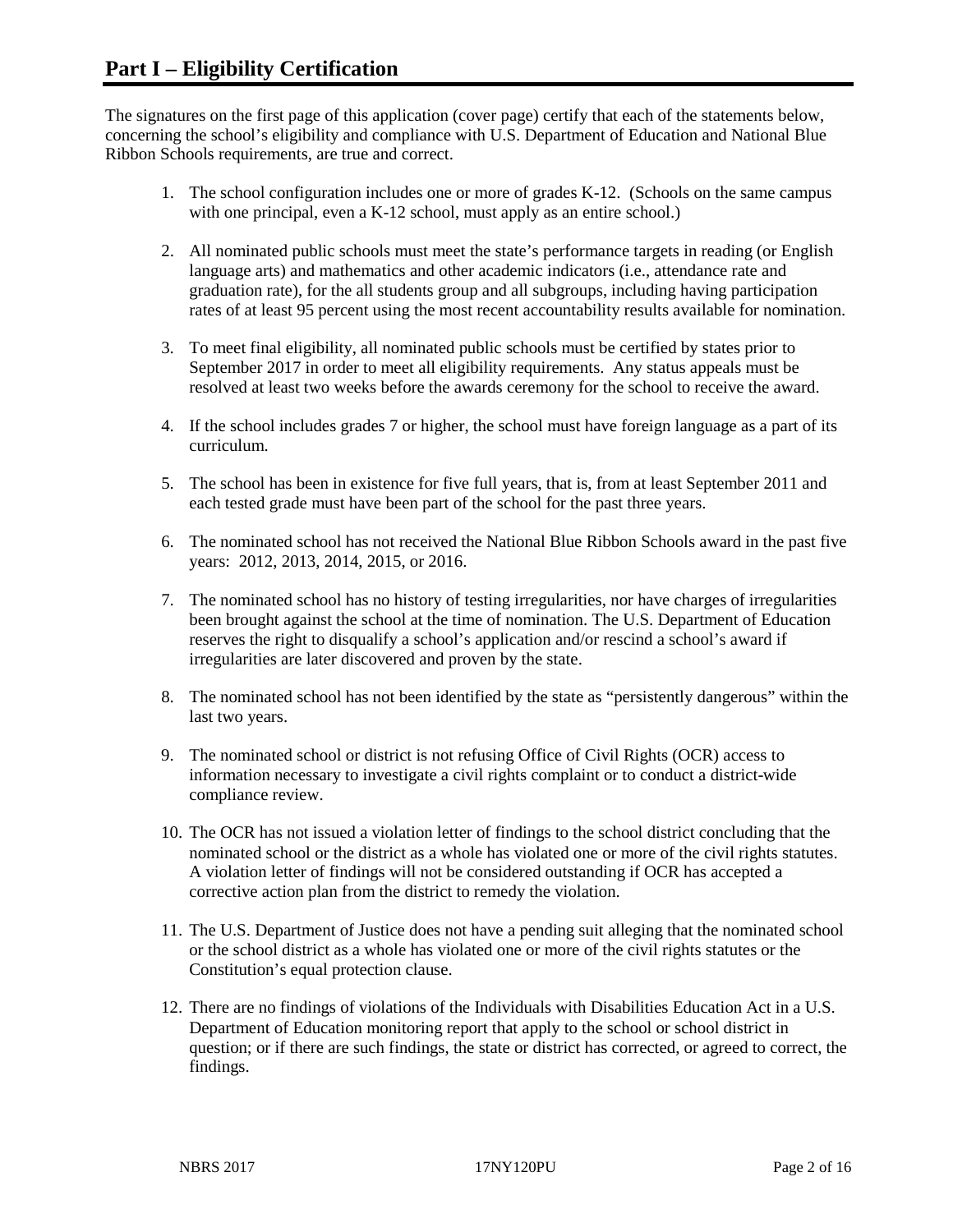# **Data should be provided for the most recent school year (2016-2017) unless otherwise stated.**

# **DISTRICT**

1. Number of schools in the district 916 Elementary schools (includes K-8) (per district designation): 285 Middle/Junior high schools 532 High schools 65 K-12 schools

1798 TOTAL

**SCHOOL** (To be completed by all schools)

2. Category that best describes the area where the school is located:

[X] Urban or large central city

- [ ] Suburban with characteristics typical of an urban area
- [ ] Suburban
- [ ] Small city or town in a rural area
- [ ] Rural
- 3. Number of students as of October 1, 2016 enrolled at each grade level or its equivalent in applying school:

| Grade                           | # of         | # of Females | <b>Grade Total</b> |
|---------------------------------|--------------|--------------|--------------------|
|                                 | <b>Males</b> |              |                    |
| <b>PreK</b>                     | 31           | 23           | 54                 |
| $\mathbf K$                     | 56           | 52           | 108                |
| $\mathbf{1}$                    | 62           | 50           | 112                |
| $\overline{2}$                  | 64           | 57           | 121                |
| 3                               | 63           | 49           | 112                |
| 4                               | 61           | 69           | 130                |
| 5                               | 39           | 44           | 83                 |
| 6                               | $\theta$     | $\theta$     | 0                  |
| 7                               | 0            | 0            | 0                  |
| 8                               | $\theta$     | $\theta$     | 0                  |
| 9                               | 0            | 0            | 0                  |
| 10                              | 0            | 0            | 0                  |
| 11                              | 0            | 0            | 0                  |
| 12 or higher                    | 0            | 0            | 0                  |
| <b>Total</b><br><b>Students</b> | 376          | 344          | 720                |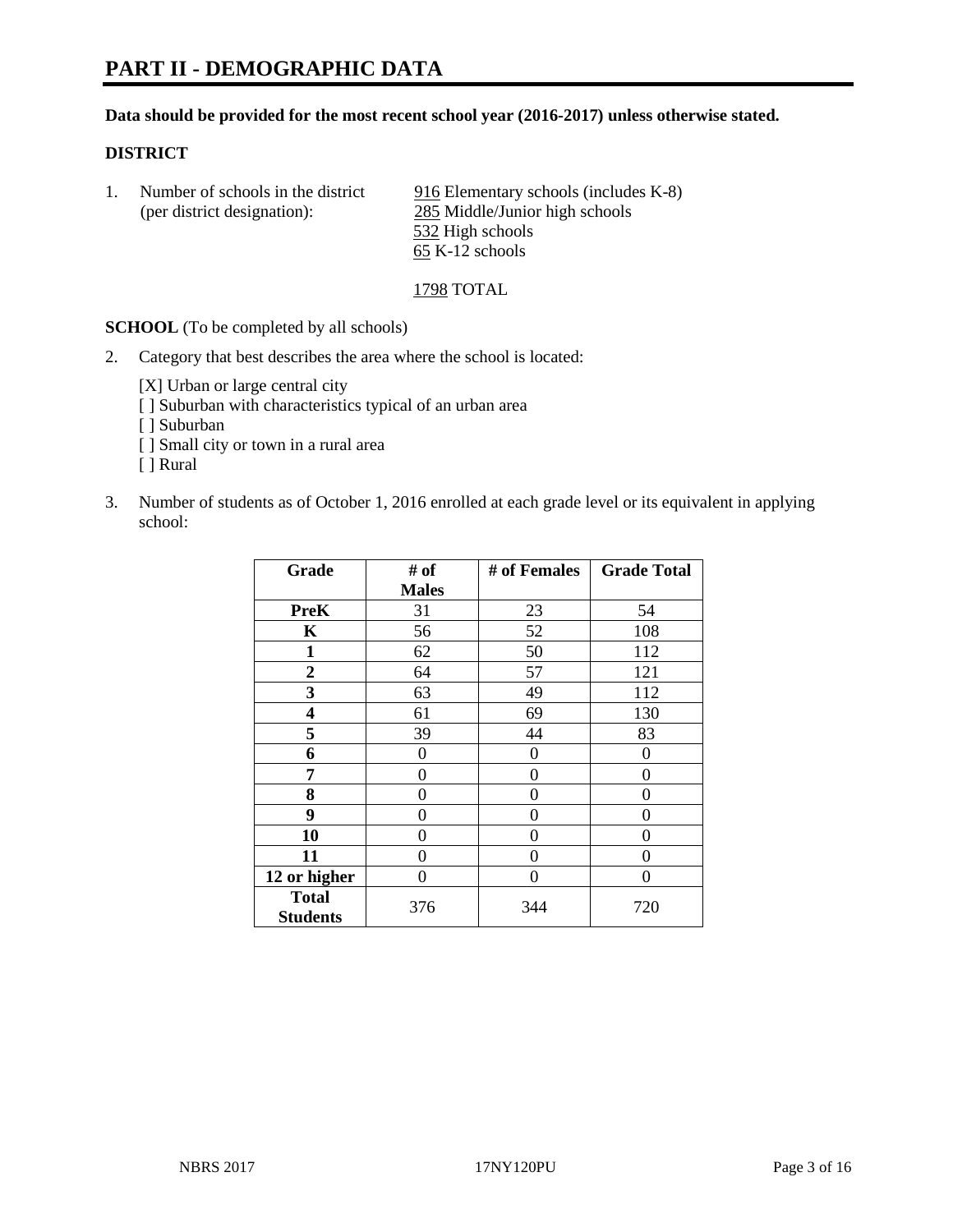the school: 68 % Asian

4. Racial/ethnic composition of  $\frac{2}{9}$ % American Indian or Alaska Native 6 % Black or African American 13 % Hispanic or Latino 0 % Native Hawaiian or Other Pacific Islander 8 % White 3 % Two or more races **100 % Total**

(Only these seven standard categories should be used to report the racial/ethnic composition of your school. The Final Guidance on Maintaining, Collecting, and Reporting Racial and Ethnic Data to the U.S. Department of Education published in the October 19, 2007 *Federal Register* provides definitions for each of the seven categories.)

5. Student turnover, or mobility rate, during the 2015 – 2016 school year: 4%

This rate should be calculated using the grid below. The answer to (6) is the mobility rate.

| <b>Steps For Determining Mobility Rate</b>         | Answer                      |
|----------------------------------------------------|-----------------------------|
| (1) Number of students who transferred to          |                             |
| the school after October 1, 2015 until the         | 24                          |
| end of the 2015-2016 school year                   |                             |
| (2) Number of students who transferred             |                             |
| <i>from</i> the school after October 1, 2015 until | $\mathcal{D}_{\mathcal{L}}$ |
| the end of the 2015-2016 school year               |                             |
| (3) Total of all transferred students [sum of      | 26                          |
| rows $(1)$ and $(2)$ ]                             |                             |
| (4) Total number of students in the school as      | 699                         |
| of October 1, 2015                                 |                             |
| (5) Total transferred students in row (3)          |                             |
| divided by total students in row (4)               | 0.037                       |
| $(6)$ Amount in row $(5)$ multiplied by 100        |                             |

6. English Language Learners (ELL) in the school:  $6\%$ 

41 Total number ELL

Specify each non-English language represented in the school (separate languages by commas):

- 7. Students eligible for free/reduced-priced meals: 39 % Total number students who qualify: 279
- 8. Students receiving special education services: 8 %

60 Total number of students served

Indicate below the number of students with disabilities according to conditions designated in the Individuals with Disabilities Education Act. Do not add additional conditions. It is possible that students may be classified in more than one condition.

| 2 Autism                              | $\underline{0}$ Orthopedic Impairment   |
|---------------------------------------|-----------------------------------------|
| 0 Deafness                            | 12 Other Health Impaired                |
| 0 Deaf-Blindness                      | 32 Specific Learning Disability         |
| 0 Emotional Disturbance               | 10 Speech or Language Impairment        |
| 1 Hearing Impairment                  | 0 Traumatic Brain Injury                |
| 0 Mental Retardation                  | 0 Visual Impairment Including Blindness |
| $\underline{0}$ Multiple Disabilities | <b>0</b> Developmentally Delayed        |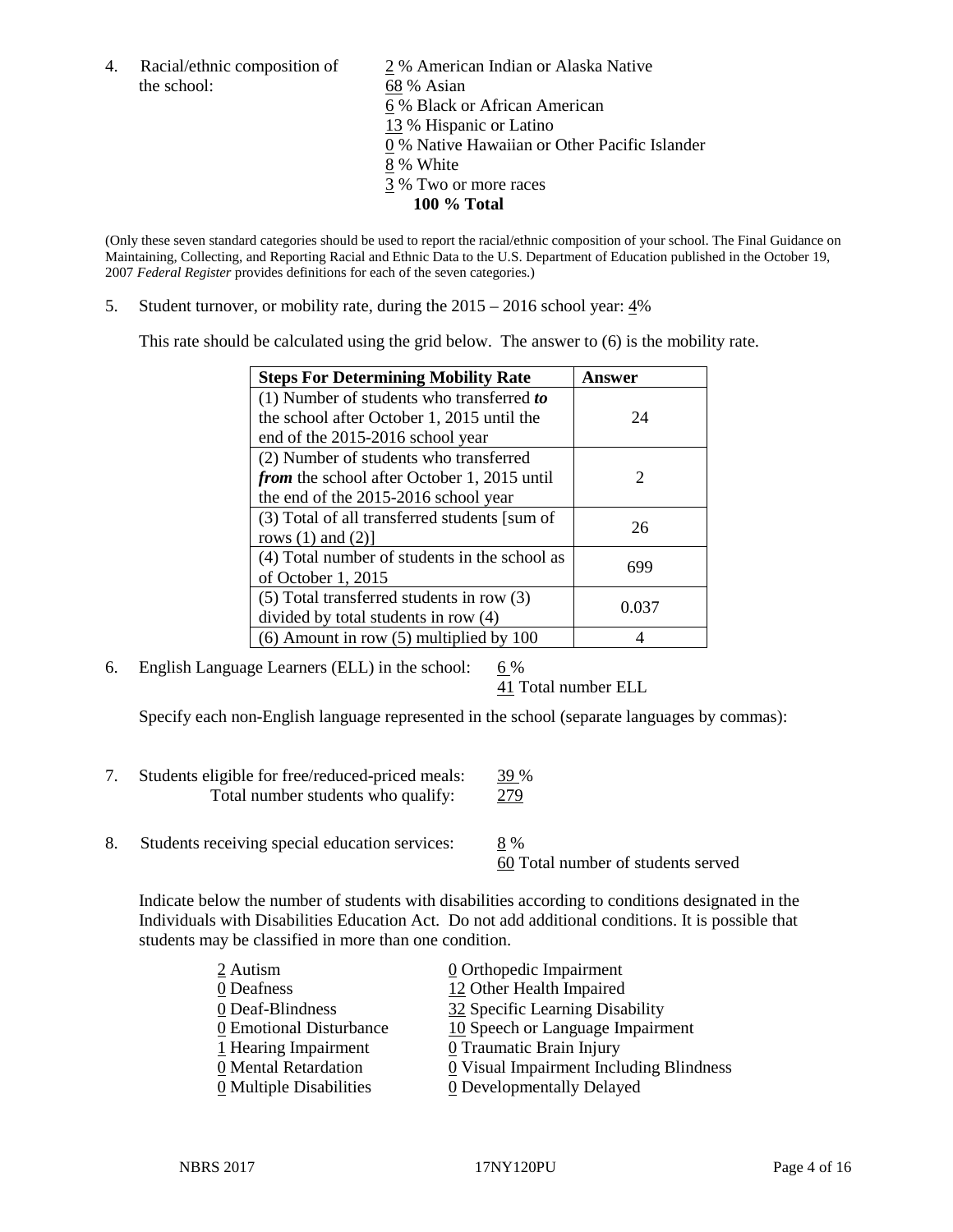- 9. Number of years the principal has been in her/his position at this school:  $1$
- 10. Use Full-Time Equivalents (FTEs), rounded to nearest whole numeral, to indicate the number of school staff in each of the categories below:

|                                        | <b>Number of Staff</b> |
|----------------------------------------|------------------------|
| Administrators                         |                        |
| Classroom teachers including those     |                        |
| teaching high school specialty         | 30                     |
| subjects                               |                        |
| Resource teachers/specialists/coaches  |                        |
| e.g., reading, math, science, special  | 13                     |
| education, enrichment, technology,     |                        |
| art, music, physical education, etc.   |                        |
| Paraprofessionals under the            |                        |
| supervision of a licensed professional | 18                     |
| supporting single, group, or classroom |                        |
| students.                              |                        |
| Student support personnel              |                        |
| e.g., guidance counselors, behavior    |                        |
| interventionists, mental/physical      |                        |
| health service providers,              | $\mathfrak{D}$         |
| psychologists, family engagement       |                        |
| liaisons, career/college attainment    |                        |
| coaches, etc.                          |                        |

- 11. Average student-classroom teacher ratio, that is, the number of students in the school divided by the FTE of classroom teachers, e.g., 22:1 241:1
- 12. Show daily student attendance rates. Only high schools need to supply yearly graduation rates.

| <b>Required Information</b> | 2015-2016 | 2014-2015 | 2013-2014 | 2012-2013 |     |
|-----------------------------|-----------|-----------|-----------|-----------|-----|
| Daily student attendance    | 96%       | 96%       | 95%       | 95%       | 96% |
| High school graduation rate | 0%        | 0%        | 0%        | 9%        | 0%  |

# 13. **For high schools only, that is, schools ending in grade 12 or higher.**

Show percentages to indicate the post-secondary status of students who graduated in Spring 2016.

| <b>Post-Secondary Status</b>                  |    |
|-----------------------------------------------|----|
| Graduating class size                         |    |
| Enrolled in a 4-year college or university    | 0% |
| Enrolled in a community college               | 0% |
| Enrolled in career/technical training program | 0% |
| Found employment                              | 0% |
| Joined the military or other public service   | 0% |
| Other                                         |    |

14. Indicate whether your school has previously received a National Blue Ribbon Schools award. Yes No X

If yes, select the year in which your school received the award.

15. In a couple of sentences, provide the school's mission or vision statement.

The James J. Ambrose School fosters a community of life-long learners by creating a nurturing learning environment where all students' needs are addressed to ensure that all students are equipped with the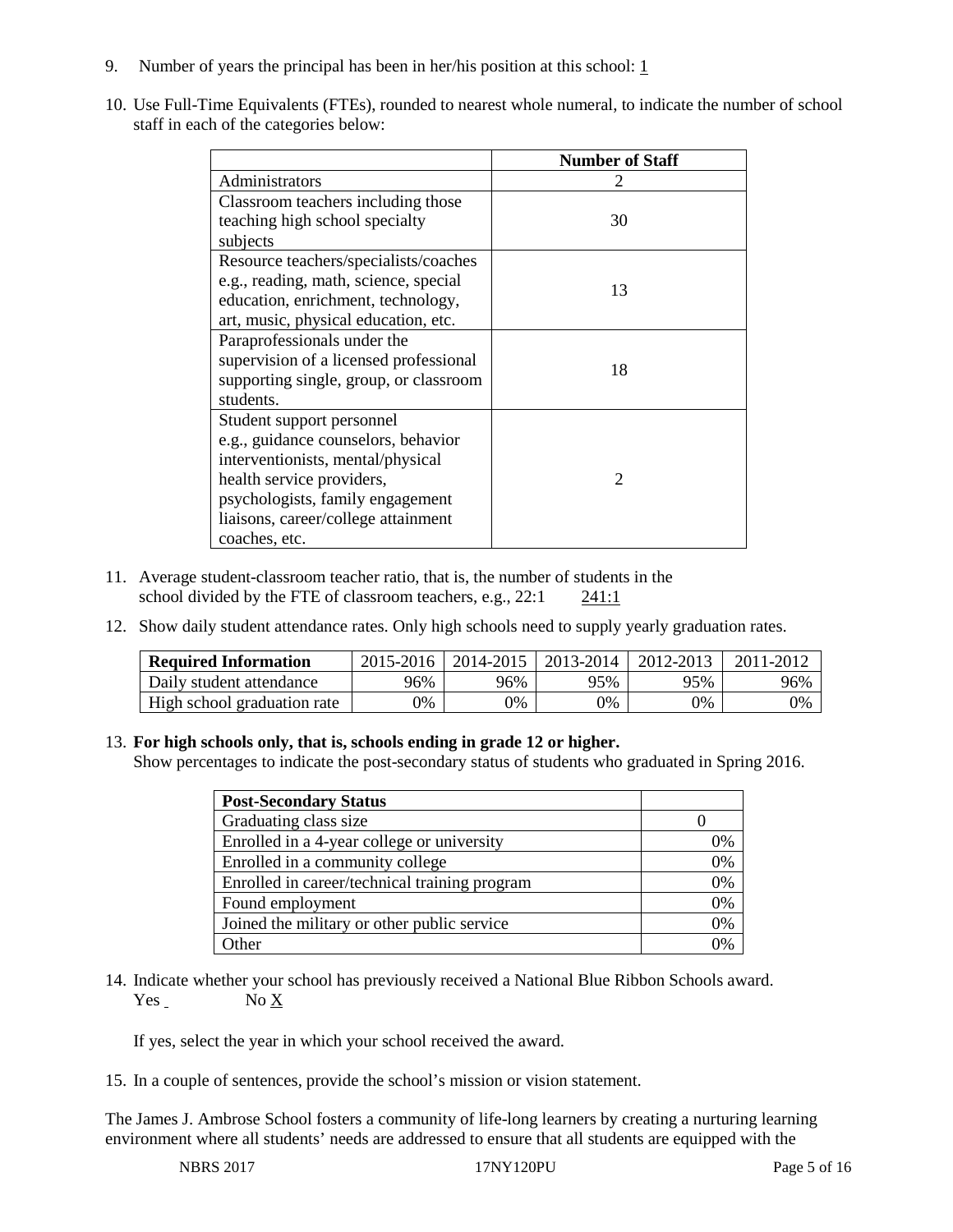appropriate tools to be college and career ready, which will afford them with the opportunity to achieve the highest standards of educational success.

16. **For public schools only**, if the school is a magnet, charter, or choice school, explain how students are chosen to attend.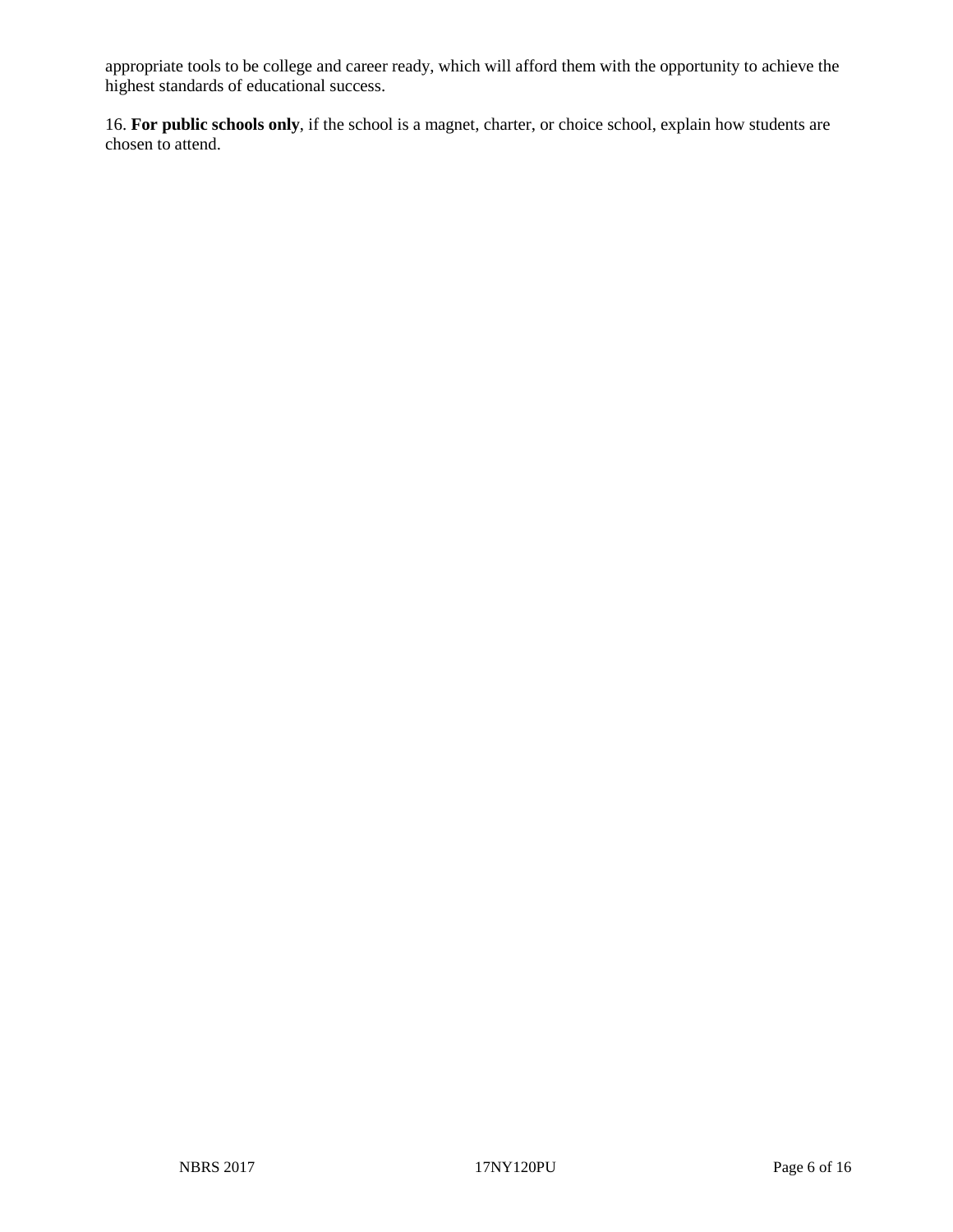# **PART III – SUMMARY**

The James J. Ambrose School, also known as P.S. 115 was renamed after one of the beloved and former Principal's in June 2016. The school is located in Floral Park, Queens and serves a population of about 720 students in prekindergarten to grade 5. The James J. Ambrose School is in the heart of a close-knit community where everyone feels like family, including the neighbors who no longer have children at the school.

The families of the students at the James J. Ambrose School are committed to ensuring high quality education for their children and are active members in the school community. Families love coming into the building and being involved in their children's education on all different levels. The family environment we have created is greatly appreciated by the community and allows families to feel safe and comfortable in sending their precious children to a warm and nurturing environment where their children are our top priority.

Teachers and parents work closely together and establish relationships that promote and foster strong communication, which in turn strengthens the development of each individual child. Teachers send home monthly newsletters and consistently set up meetings with parents to discuss student progress. To support our families with curriculum and to bridge the home-school connection, teachers offer parent workshops during the year based on topics selected by the parents. Parents are informed of the units of study in all content areas and are provided with strategies to use at home to support the work in school.

The school community has been very supportive and families have even donated items to the school such as tables and chairs, as well as the sign in our garden. Parents feel like a part of the family and appreciate all that the school has done for them and their children.

A true testament to the work that is taking place at our school is demonstrated by the increase in student enrollment which has been steadily increasing each year. We have increased the number of Gifted  $\&$ Talented classes on each grade to two and currently have four classes on each grade.

The James J. Ambrose School serves students of all different abilities, including Gifted & Talented students. Our school's mission is to ensure that we create a nurturing learning environment where all students are encouraged to be risk takers and are challenged so that each individual child is working to his/her full potential academically, emotionally, socially, physically, and culturally.

Our school implements several strategies and programs aligned to our mission and vision that support student growth. Student data is used consistently to identify individual students' areas of strength and areas for growth. Teachers support student abilities and needs by teaching lessons utilizing differentiation and small group instruction. Reflecting on lessons is a pedagogical skill that is practiced on a consistent basis to improve daily instruction and to ensure that we are meeting the needs of the diverse learners in our school.

The Arts are extremely important to the staff and families at the James J. Ambrose School. We strongly believe in providing students with many avenues to showcase their special talents and to tap into the different interests of our students. To that end, students receive instruction in music, dance, visual arts, and technology. Parents are invited to all culminating performances and concerts that showcase the hard work of the students.

To promote a nurturing learning environment, we have implemented a Virtue of the Month program where students are educated on important virtues that are necessary in becoming good citizens in the world, as well as college and career ready. These virtues are evident around the school building, book of the month selections are tied to the virtue of the month, students have opportunities to work with "buddy" classes, and students are honored and celebrated at special assemblies. Feedback from families around this new initiative is very positive and parents have also shared examples of how they follow the virtues with their children at home.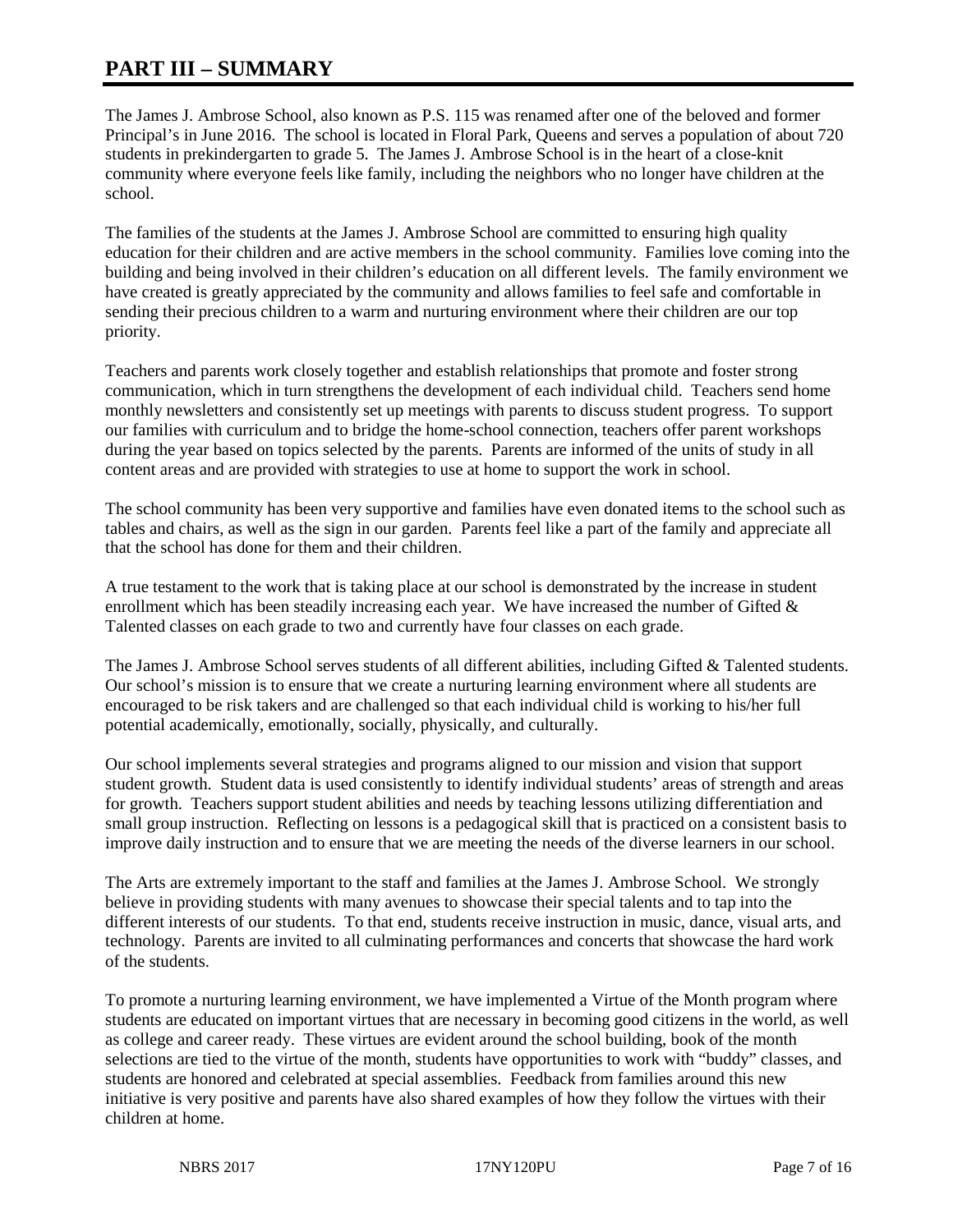Leadership opportunities have also led to the success of the James J. Ambrose School. Teachers and students are afforded many opportunities to take on leadership roles in the school community. Teachers lead professional learning for their colleagues, open up their classrooms to share best practices, facilitate team meetings, and run committees. Students are active members on the Student Council Team and take the lead on school-wide service projects which give back to the community, write the letter for families about the book of the month, and meet with administration to share their ideas for school improvement.

The James J. Ambrose School creates a home away from home for our students. Staff, students, and their families love coming into our building and feel welcomed. Creating a nurturing environment, supporting our diverse learners, providing high quality instruction, collaborating with one another, providing leadership and enrichment opportunities, and strengthening the home-school connection are all key factors in what we attribute to ensuring academic success at the James J. Ambrose School.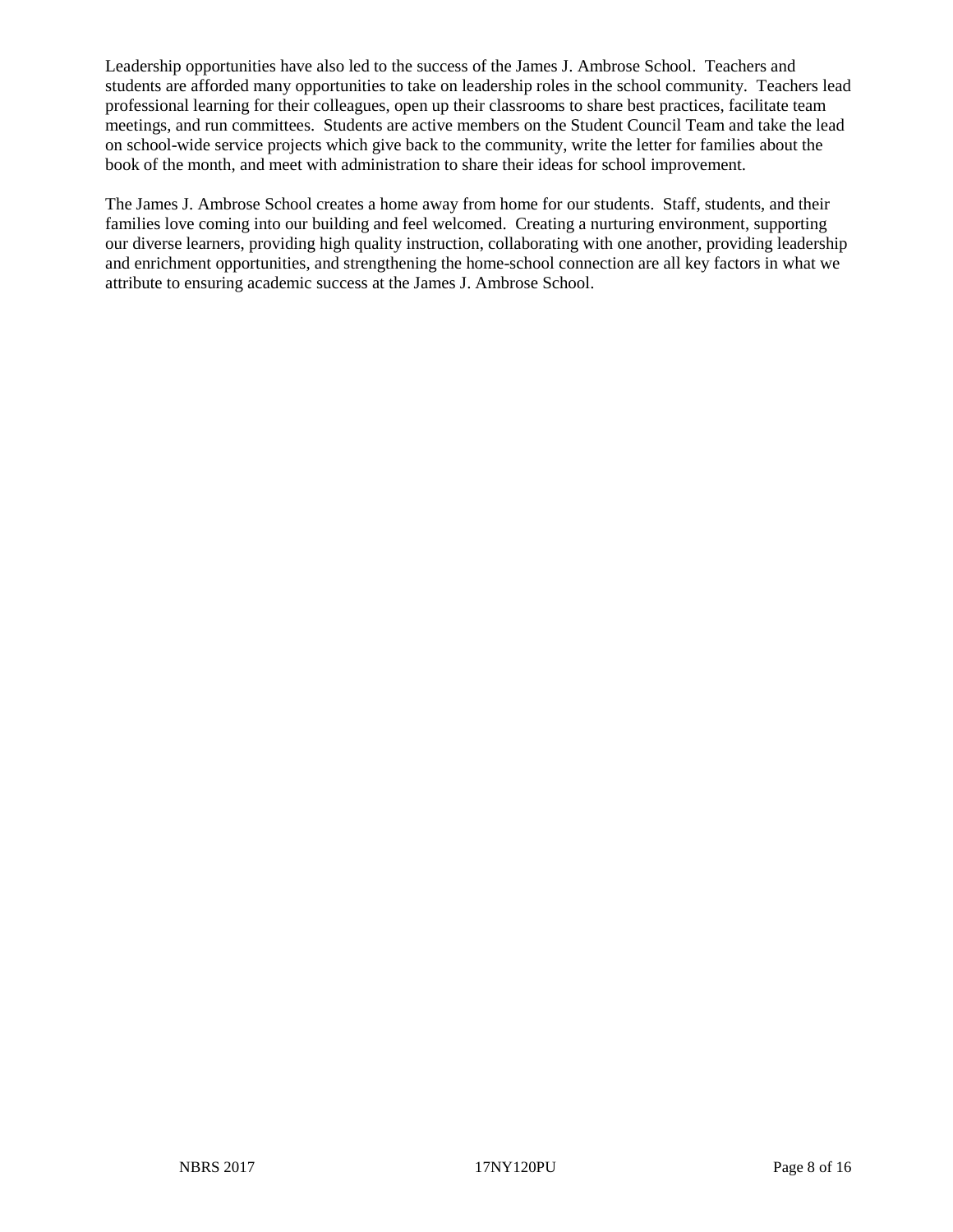# **1. Core Curriculum:**

At the James J. Ambrose School we work hard as a school community to align our instruction and curriculum to the Common Core Learning Standards (CCLS), the Instructional Shifts, and the elements of the Framework for Great Schools. Our instructional focus that all students will have access to high level rigorous tasks that are aligned to the CCLS and foster critical thinking skills with differentiation to support all students; including students with disabilities (SWDs) and English Language Learners (ELLs) also plays a major role in designing our school's core curriculum. Through this alignment, our hope is that our students are well prepared for college and careers by being proficient readers, thoughtful writers, critical thinkers, and educated speakers.

Literacy is the core and the foundation of learning in all curriculum areas. At the James J. Ambrose School we believe in a balanced literacy approach to support our students in becoming proficient and life-long readers. The balanced literacy approach includes important components such as daily reading and writing workshop, read-alouds, guided reading, shared reading and writing, interactive writing, and word study. All elements of literacy take place in classrooms on a daily basis and include opportunities for students to engage in collaborative group work and discussions, which focus on students using text-based evidence to support their opinions and ideas.

To support reading instruction, teachers implement the Ready Gen program which is fully aligned to the CCLS. Through this program, students have the opportunity to engage with complex texts, respond to high level questions, engage in deep conversations with their peers through "Team Talk" activities, and build their vocabulary knowledge. Students also have the opportunity to build their reading comprehension and fluency through independent reading opportunities each day, which allows them to read books on their independent reading level in fiction and non-fiction texts.

Through a "100-Schools" initiative, the James J. Ambrose School was selected to work with Teachers College to support our writing curriculum. Students are immersed in units of study focused on a variety of genres where students are able to write about topics of their choice/expertise and use the writing process to further develop their strengths in writing.

In order to expose our students to complex math concepts, as well as the eight Mathematical Practices, teachers use the Go Math! Program. To engage students in developing a deep understanding of the content and concepts, teachers use an inquiry-style approach when teaching mathematics. Students are provided with opportunities to solve challenging problems connected to real-world application in small groups to make meaning and take ownership of their own learning. Teachers incorporate the use of technology, hands-on manipulatives, and mathematical tools to support students in their conceptual understanding. Discourse and collaboration also allow the students to problem solve and deepen their understanding by learning from each other.

The NYC Scope and Sequence for Science, which incorporates the CCLS, Next Generation Science Standards, and New York State Learning Standards for Mathematics, Science and Technology (MST) guide our science program. Students engage in scientific inquiries through lab experiments that ask students to make predictions, test hypotheses, collect data and analyze results to draw conclusions. STEM has also been incorporated into our curriculum which allows students to think critically and apply scientific skills and knowledge to construct, design, and apply mathematical skills and technology to make sense of information and solve complex problems and tasks.

At the James J. Ambrose School our Social Studies curriculum is guided by the NYC K-8 Social Studies Scope and Sequence along with the CCLS. Students are immersed in the Social Studies curriculum through trade books, primary and secondary sources, online resources, and collaborative group work activities that engage students in project-based learning. Field trips are also planned to support the Social Studies content and concepts. We are also fortunate to have a media center teacher who aligns her program to Social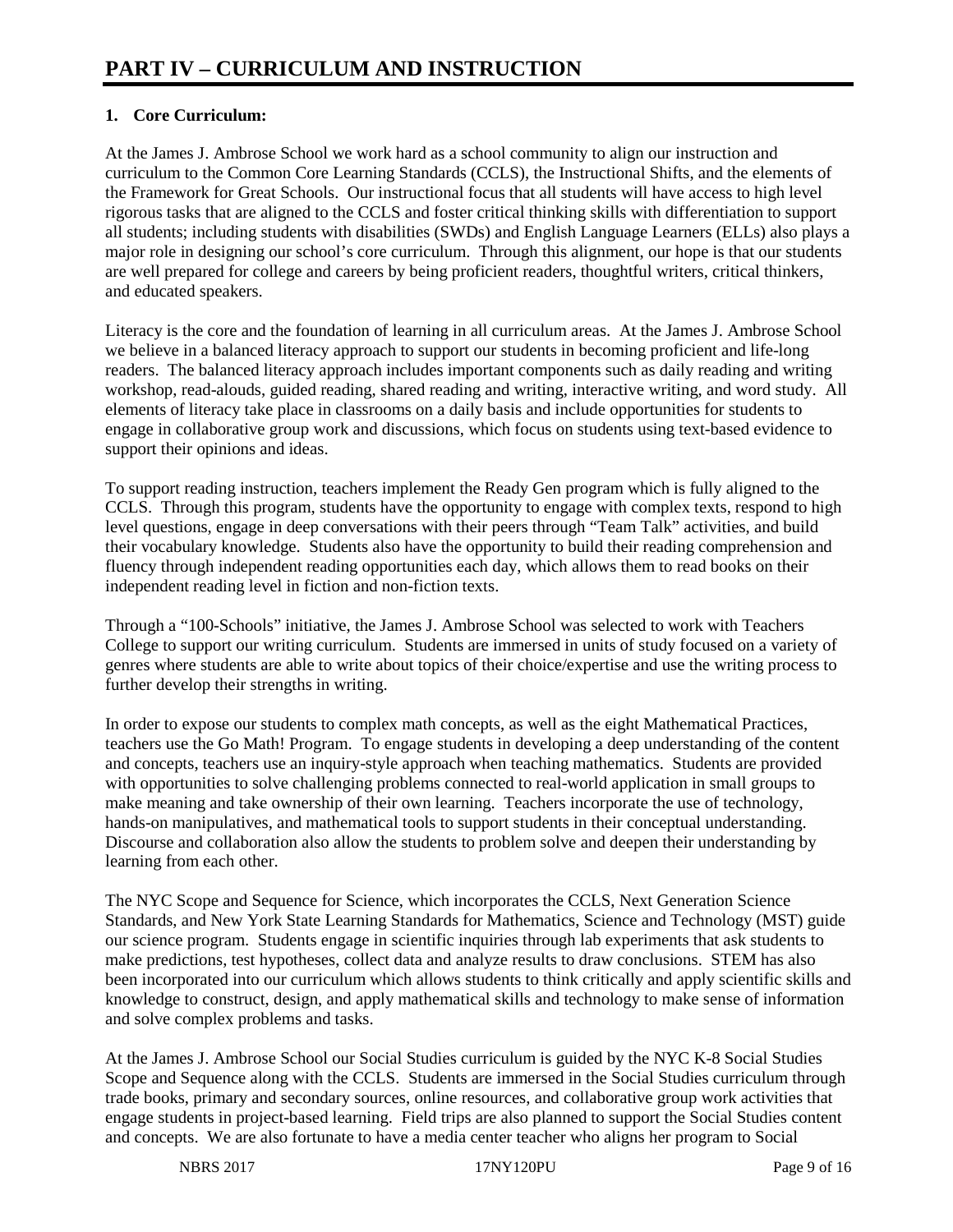Studies content for each of the grades. Students conduct research on Social Studies topics and present their projects using a variety of formats.

Instruction in our three prekindergarten classes includes literacy, mathematics, science, social studies, and the arts. Teachers follow the New York State Pre-Kindergarten Foundation for the Common Core (PKFCC) which are the early expectations linked to the K-12 standards to guide their daily instruction to ensure Pre-K students become successful learners. This NYS PKFCC supports teachers in designing a high quality curriculum where they plan for instruction activities that allow students to meet the standards. The Pre-K unit modules on the Engage NY website support teachers in planning units of study that meet the Pre-K Standards in all content areas. To support the alignment in the school, Pre-K teachers participate in Professional Development opportunities that connect to the CCLS to see how their work prepares students to be successful in grades K-3.

Early education has had a tremendous positive impact on school readiness and success in the primary grades. Students who attend prekindergarten are prepared with the early learning skills necessary to begin kindergarten. Based on the PKFCC Standards, children learn how to socialize with other children, important language acquisition skills, how to interact with a variety of materials as well as with their peers, and foundational literacy skills. These skills give Pre-K students an advantage when they begin kindergarten.

# **2. Other Curriculum Areas:**

The James J. Ambrose School's belief is that education should not only be about academics, but should also include opportunities for students to grow their abilities in other curriculum areas such as the artsperforming and visual, physical education, and technology. Providing students with other avenues to excel is critical as it allows students to showcase their talents in many different ways.

Students in kindergarten to grade 5 receive music education one period a week with our certified music teacher. Students in the lower grades (K-2) learn essential foundational skills to build up to upper grade skills of reading music notes. Students in grade 3 learn to play the recorder, students in grade 4 play the recorder and ukuleles, while students in grade 5 learn to play the guitar. The music teacher also directs the grade 3,4,5 chorus which meets after-school once a week. Students in grades 3-5 also participate in our winter and spring concerts.

To further enhance our music program and to provide students with more opportunities, we have partnered with St. Francis Prep School to provide grade 3-5 students who demonstrate a high interest in music with band/string instrument instruction. Parents pay for the instrument and students receive their music lessons at our school once a week. This culminates in a concert at The James J. Ambrose School as well as a concert at the St. Francis Prep School with their band and string high school members.

Our certified arts teacher provides art instruction to students in grades K-5 one period a week. Students learn about various artists by studying their work and learning how to incorporate the artist's styles and techniques into different art projects. These techniques and skills build from years prior and become more sophisticated as students move up to fifth grade. Student artwork is displayed during our Art Showcase which takes place at the end of May.

The dance program at the James J. Ambrose School has been a big part of the school community. Our dance teacher works with different grade levels once a week and teaches important dance skills and movement. Our fifth grade students participate in Dancing Classrooms, which is supported by our PTA. Dancing Classrooms teaches students about the importance of team work and respect while learning dances such as the tango, fox trot, rumba, waltz, and swing. Students in all grades showcase their dance talent at culminating performances.

Technology is very important as it teaches our students 21st century skills they will need to be ready for college and careers. A majority of classes receive technology instruction one period a week. During these instructional periods, students are also learning computer coding as part of their computer science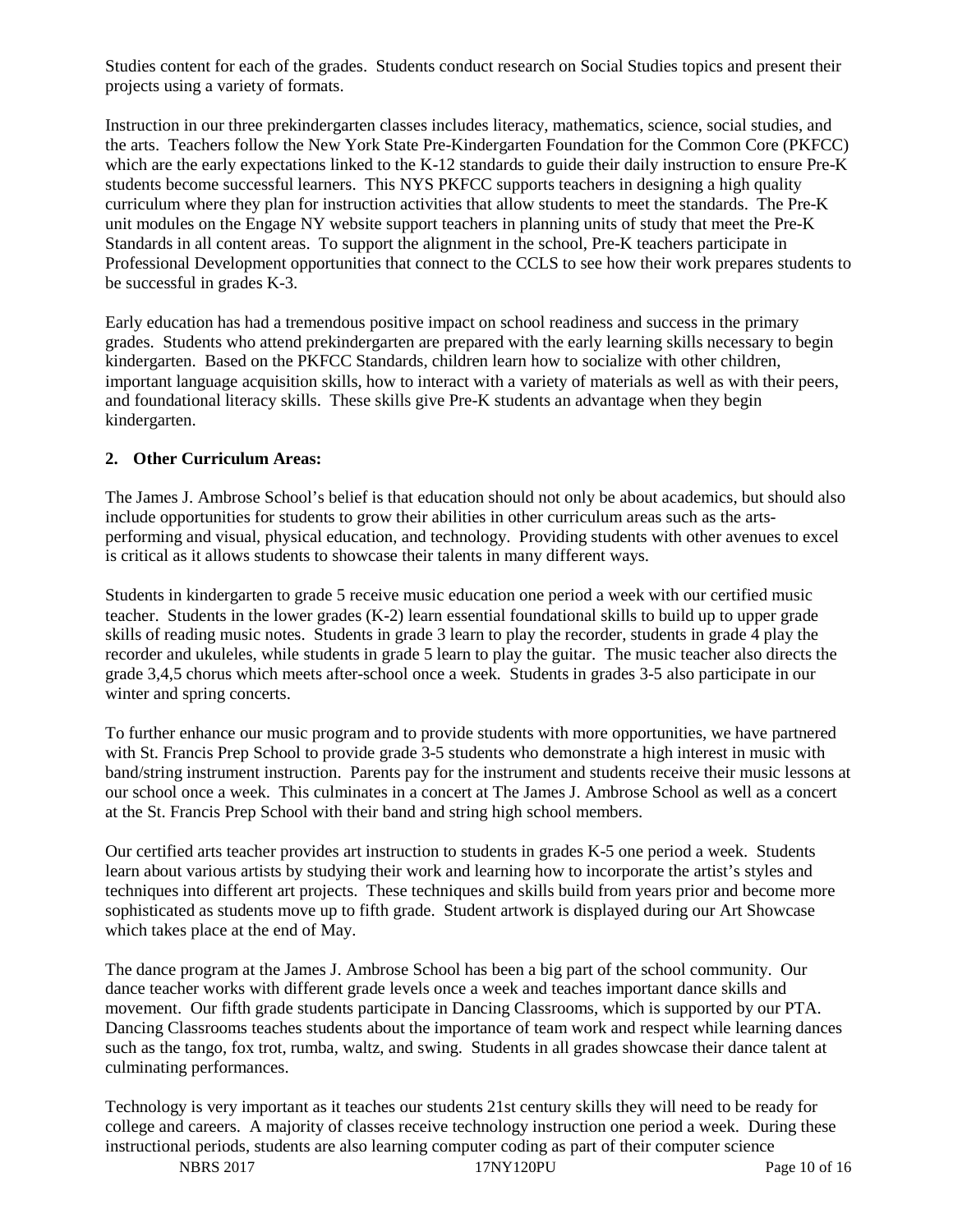curriculum. Students engage in coding activities using code.org curriculum.

Our media center program is designed to engage students in research-based projects that align to the Social Studies curriculum to enhance content knowledge. Students conduct research on Social Studies topics using laptops and are provided with opportunities to state an opinion and defend it using text evidence while engaging in debates or creating power-point presentations to demonstrate their learning.

All students at the James J. Ambrose School participate in a physical education program that promotes exercise, health, and good sportsmanship. Students engage in a variety of sports activities as well as organized games to improve their physical fitness and knowledge of different sports. Students in grades 3-5 also work to prepare for their NYC Fitness Gram assessment which measures and supports students in aerobic capacity, muscle strength and endurance, flexibility, and body composition. Students set goals for themselves each time they work on a specific fitness assessment.

#### **3. Instructional Methods, Interventions, and Assessments:**

The James J. Ambrose School values the use of a variety of assessment data to guide instruction, plan for differentiated supports including small group instruction, and identify individual student strengths and areas in need of support. All teachers administer baseline assessments in all content areas and use this information to plan their lessons to meet the needs of the diverse learners in their class. All students are provided with the opportunity to engage in high level rigorous tasks and teachers differentiate their lessons using technology, visual supports, differentiation of the process or product, as well as create scaffolds so that all students can access the curriculum.

Our instructional methods include a combination of explicit instruction, small group instruction, cooperative group work, and inquiry-based learning, while including hands-on lessons and the use of technology to enrich student understanding and knowledge.

Through benchmark and on-going assessments, students who are not meeting the standards in ELA are identified for Academic Intervention Services (AIS). Using the Response to Intervention (RTI) Model, identified students receive Tier 2 intervention services in a small group for a 10-week cycle using the Fundations Program, guided reading, or SPIRE. At the end of the 10-week cycle students are reassessed to measure progress and growth and a decision is made collaboratively with school leaders, the teacher, and IEP teacher to determine whether the student made enough progress to go back to Tier 1 (Core classroom instruction), needs to remain for another cycle, or move to Tier 3 which is a one-on-one targeted intervention.

With the support of our PTA, we purchased RAZ-Kids, an online reading program, which enables students in grades K-5 to listen to as well as read a number of books on their independent reading level with an opportunity to answer comprehension questions before moving up to the next level. This online program can be accessed at home as well as in the classroom and classes are also scheduled to use RAZ Kids in the technology lab on a weekly basis.

At the start of the school year, we come together as a school community to share, review, and analyze the NYS ELA & Math data to identify trends across each grade level, the school, and the various subgroups in order to identify our areas where we did well, as well as the school's focus for improvement. We use this data to craft our instructional focus and Comprehensive Education Plan (CEP) goals. Teachers also use this data to plan for their instruction. Once the item analysis report is released, we spend time engaging in a deep analysis of how our students performed in relation to mastery of each Common Core Learning Standard assessed. Teachers meet on grade level teams to discuss the results and use it to plan for instruction and next steps.

We are currently using the Fountas & Pinnell Reading Assessment to measure fluency, accuracy, decoding, and comprehension levels in both fiction and non-fiction texts. Teachers use this data to identify each student's independent reading level, to form small groups of targeted interventions, and to form individual student goals. This school-wide assessment is administered four times a year beginning in September and is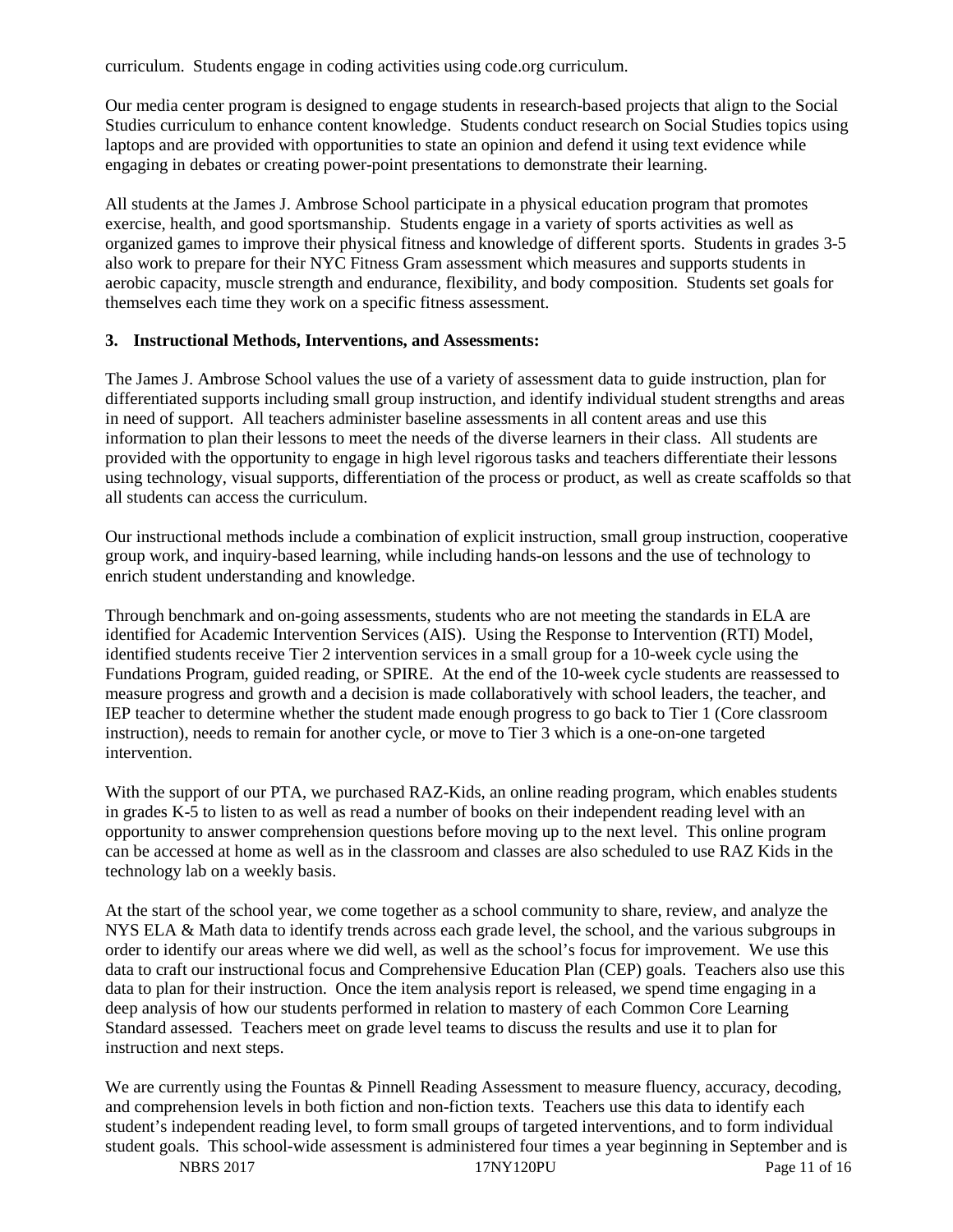monitored throughout the year to measure student progress and overall growth.

This reading assessment data is also used to measure the impact of reading lessons, informs school leaders as to the effectiveness of our reading curriculum, and it enables our school community to develop schoolwide goals to ensure that the majority of our students are reading at levels on or above grade level benchmarks and standards.

At the launch of each writing unit of study, students complete an on-demand writing assessment which teachers use to identify trends in areas of strength and areas in need of support as a whole class as well as for individual students. This data analysis helps to inform and guide instruction on a daily basis. Students also engage in self and peer assessments using rubrics and checklists to monitor and create a sense of ownership of their progress towards mastery of the standards and/or their individual goals.

In September, teachers administer a baseline assessment from our Go Math! Curriculum to identify the specific skills that students have already mastered and skills that need intense instruction. This baseline provides teachers with important information to ensure that all students' individual needs are being met by either challenging students with enrichment activities or providing scaffolded support for students who struggle by creating appropriate tools.

To close the achievement gap between our subgroups, we are working to support teachers in providing differentiated instruction while still holding high expectations for all students. Teachers are planning their lessons and thinking strategically about the support tools some students would need in order to be able to access the task successfully, while building student independence and autonomy.

To maintain high levels of student achievement, we continuously challenge and push individual student abilities to maximize every child's potential. In writing, students are provided with rubrics containing the expectations/standards for the next grade level so that they can work towards higher standards. Students in our Gifted & Talented classes are also invited to our Early Morning Test Prep Program to ensure that we are enriching their minds to maintain the high levels of student achievement they are already receiving.

At the James J. Ambrose School we share a belief that assessment practices are a critical part of teaching and learning. It is through thorough and constant analysis of assessment data that we reflect, discuss, and refine our teaching practices to ensure that we maintain high levels of student achievement for all students.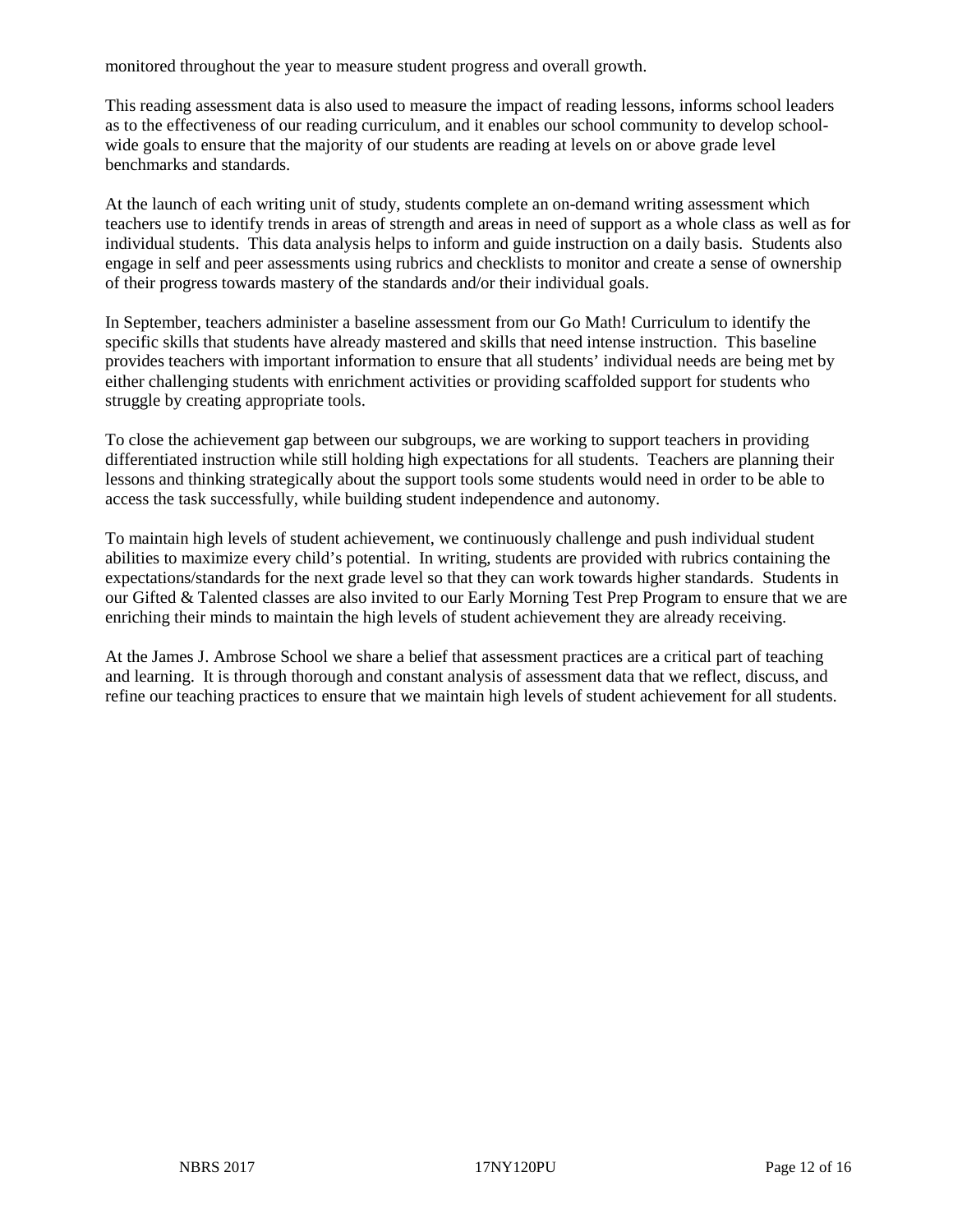# **1. School Climate/Culture:**

The school maintains a supportive and nurturing learning environment that conveys high expectations for staff, students, and families through continuous feedback and clear communication with all constituents.

The entire school community is committed to providing a respectful and nurturing learning environment where all students feel safe, valued, supported, and love coming to school each day. The culture of the James J. Ambrose School is one of which every member of the school community including teachers, staff, students, and parents support the social and emotional well-being of every student in the building so that each student can strive academically because their social-emotional needs are being met.

At the James J. Ambrose School, we have been very successful in providing a positive environment that supports students in their academic, social and emotional growth through various programs.

Our Virtue of the Month Program educates students about one core value each month through morning announcements, assemblies, book of the month, and inter-class visits where upper grade students discuss the virtue with their buddy class in a lower grade. Students learn the meaning and importance of the virtue, as well as ways to demonstrate the virtue both at school and at home. Students who demonstrate the virtue are given a "Virtue Voucher" and they are honored and celebrated with their peers and families at a Virtue of the Month Assembly. During this Assembly we also highlight the talents of our chorus members and cheerleaders who perform songs/dances about the virtue. This Program has recently expanded where students asked to be able to give "Virtue Vouchers" to teachers.

Our Student of the Month Program motivates the students to strive for excellence in academics and responsibility. Each month every teacher selects two students who demonstrate high performance and excellence in completing all classwork and homework, demonstrate effort, and demonstrate good citizenship. Our cluster teachers also select two students who have demonstrated high excellence in the arts. All Student of the Month award recipients are honored at our monthly PTA meetings where they receive their special certificate and prize.

The creation of Glass Walls has created an environment where all teachers are valued and celebrated for their achievements in the classroom. Teachers open up their classrooms to their colleagues to share and learn best practices from one another. Teachers' hard work and successes are celebrated as well as improvements and growth through ongoing feedback conversations from school leaders as well as their colleagues.

The James J. Ambrose School fosters an environment where everyone feels at home, and all staff and students are valued, cared for, and encouraged to be the very best they can be each and everyday.

# **2. Engaging Families and Community:**

The home-school connection is of paramount importance as families play an integral part of the school community and an essential role in their children's academic success. To strengthen family community ties, we involve all parents in all aspects of their children's learning experiences and ensure that parents are fully informed of the expectations for learning at each grade level as well as the expectations to be college and career ready.

School leaders engage in open communication with families through a variety of ways. Parents receive a monthly letter home with information about our Virtue of the Month including how parents can support the virtue at home as well as a summary of our Book of the Month. School leaders also have an open door policy which provides parents with an opportunity to share/discuss ideas, questions, or concerns at any time. Once a month parents are invited to "Coffee with the Principal" where the agenda is open to the parents. During this time parents get to meet other parents in the school community, share what they love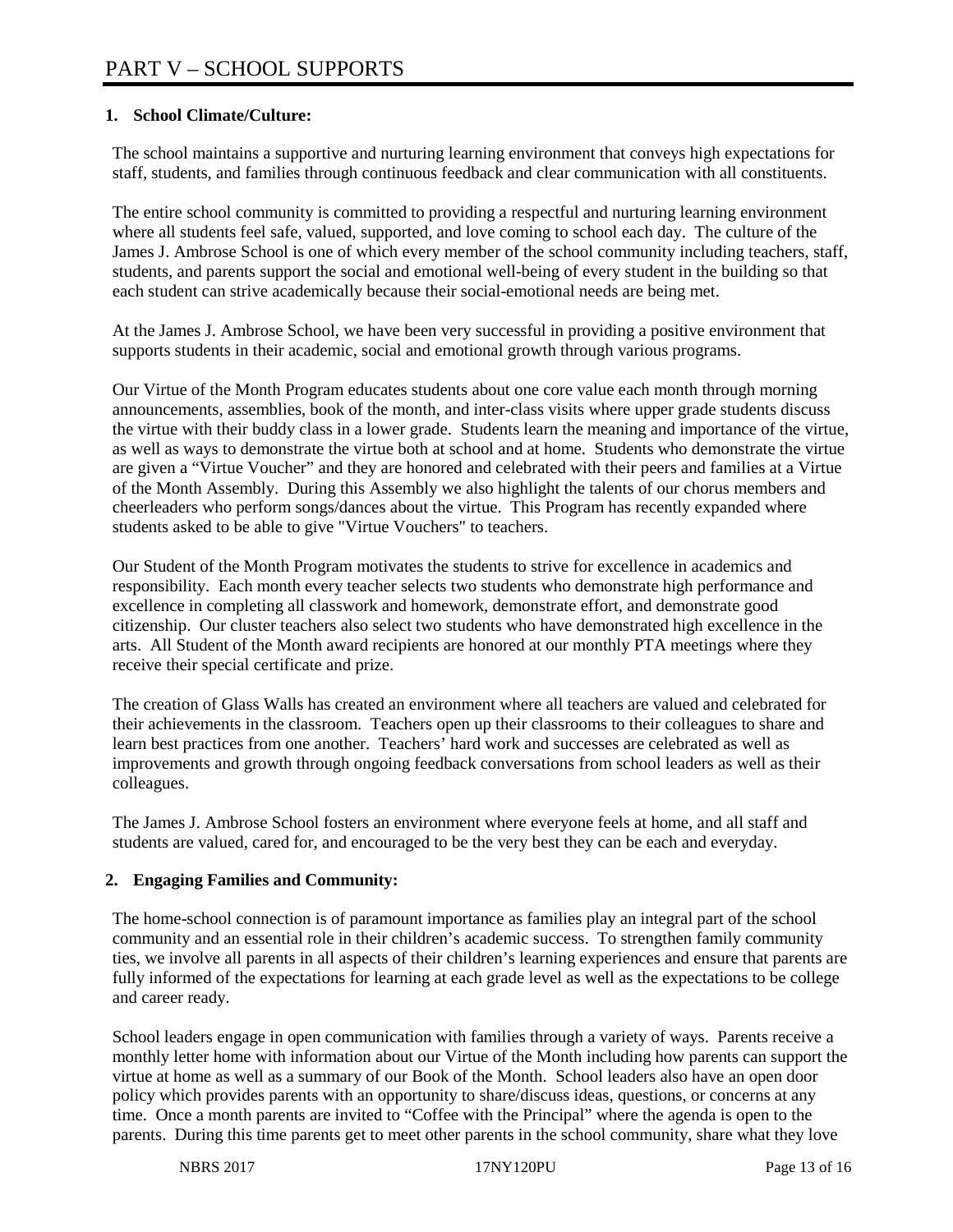about the school, their ideas on school improvement, and ask questions. Immediately following this meeting parents are invited to their child's classrooms to engage in lessons/activities, and learn alongside their child. They are encouraged to participate in the planned activities and support their children in the classroom. This strengthens the home-school connection as parents can utilize the different strategies observed in the classroom at home with their children.

Teachers communicate expectations for learning for each unit of study in all content areas through monthly newsletters where they share information with parents about the upcoming units as well as suggestions on how parents can support the work at home. During Tuesday Parent Engagement time teachers facilitate parent workshops based on ideas/topics from parents and they also use this time to meet with parents to discuss individual students' academic achievements or challenges.

At the James J. Ambrose School it is also important for us to create a strong connection with parents through our arts programs. Parents are invited to a number of dance performances, winter and spring music concerts, and an Art Show to showcase the amazing and different talents of their children.

During the Spring months, students are selected to plant vegetables in our vegetable garden. Under the direction of our Dance teacher, students take care of the garden by watering it everyday. During the summer months, families in the community are offered the opportunity to collect the harvest and enjoy it with their families.

# **3. Professional Development:**

At the James J. Ambrose School, our vision is to foster a community of life-long learners not only for students, but for teachers as well.

One of the key factors in educational success is the power of collaboration in the school community. At the James J. Ambrose School, a culture of collaboration is deeply embedded in the professional learning community through the inquiry team approach focused on improved pedagogical practices in order to promote student achievement.

Teachers collaborate in grade level teams to analyze student data and work, plan differentiated lessons, share ideas, reflect on their learning, and analyze student work for student achievement based on teacher impact. It is through this professional development opportunity that teachers strengthen their own teaching practices by learning from each other and sharing best practices in the name of student achievement.

School leaders believe in the importance of tailoring professional development to meet the needs of the individual teachers based on areas in need of improvement as well as areas of personal interest. School leaders facilitate professional development based on teacher feedback for areas of growth and distribute leadership by supporting teachers in leading professional development opportunities for their colleagues.

Teachers are also encouraged and actively participate in the numerous professional development opportunities offered by the city, borough field support center, and the district on a variety of topics including curriculum development, STEM, literacy, math, technology, and the arts. Through these workshops teachers grow and expand upon their craft and content knowledge and strengthen their leadership capabilities by sharing with their colleagues in grade level teams as well as vertical teams. This structure has led to an increase in STEM lessons being implemented across all classrooms in the school community where STEM was unfamiliar to the school community in years prior. This collaboration has also supported a strong culture based upon trust as well as a passion for continuous learning in the school community.

School leaders regularly meet with individual teachers to provide support tailored to their needs based on observations and teacher reflections. At the James J. Ambrose School we are committed to continuous professional growth in order to support students in their academic success.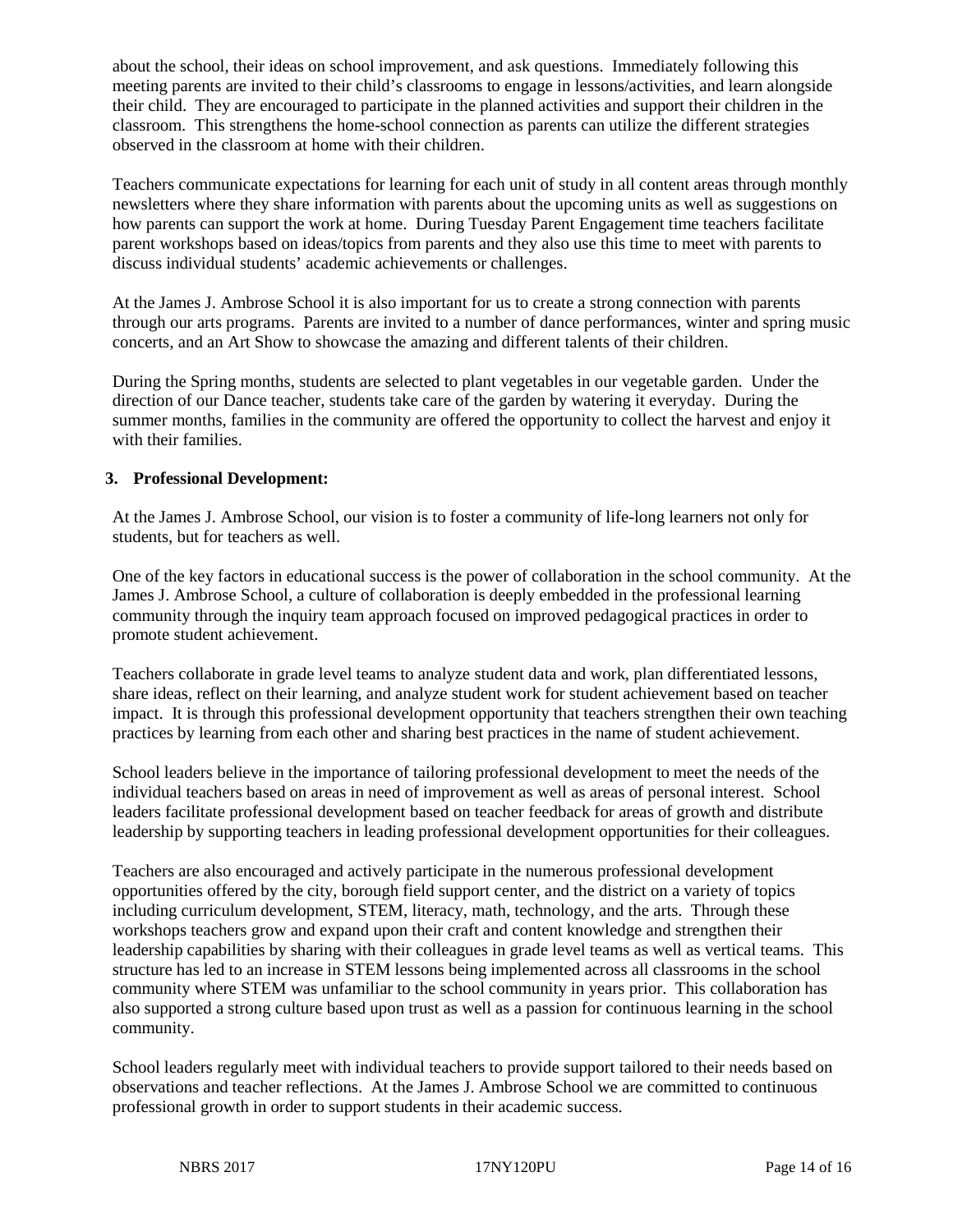# **4. School Leadership:**

The leadership philosophy of the James J. Ambrose School is that all members of the school community are leaders and are capable of leading change. School leaders lead by example and provide endless support to all staff members in making sure they feel that their voice is important and that their expertise is valued and acknowledged. To ensure that this vision comes to fruition, teachers are provided with many opportunities to take on leadership roles and are supported by school leaders in leading professional learning opportunities for their colleagues. Teachers support one another by modeling lessons, inviting their colleagues into their classrooms, facilitating professional development, and are also participating in our Glass Walls initiative where they visit each others' classrooms to learn and share best practices to improve student achievement.

Established structures are embedded to provide opportunities for teachers to engage in professional collaboration on grade level teams as well as inquiry teams four to fives times a week and during Monday's professional learning time. Teachers take the lead to plan meeting agendas and facilitate team meetings focused on building coherence in grade level planning of the curriculum, school-wide goals, and the school's instructional focus. These opportunities promote and foster a culture of shared leadership where teachers play a critical role in leading the work in moving our school forward in order to increase student achievement.

At the James J. Ambrose School it is important for our students to be afforded opportunities to take on leadership roles as well. We currently have a student council team comprised of students in grades 3-5 who work to support school improvement, are the voice of the student body, and take the lead on school service projects such as the Ronald McDonald House Coin Collection, Food Pantry, and Valentine's For Vets. Student council members also select the book of the month books aligned to our school-wide virtue of the month program. Recently, they have also taken on the responsibility of writing the book of the month letter which summarizes and explains its connection to our virtue of the month.

Transparent and strong communication with all constituents is key in effective school leadership. It is important to set clear and high expectations for staff and students and make sure that these are consistently communicated to all members in the school community so that everyone is on the same page. Some of the forms of communication are through daily email announcements to staff, monthly calendars to staff and families, Coffee and Conversation with the Principal, Family Day Events, School Leadership Team (SLT) meetings, PTA meetings, and staff meetings. Student achievement is what drives each of these forms of communication and team meetings.